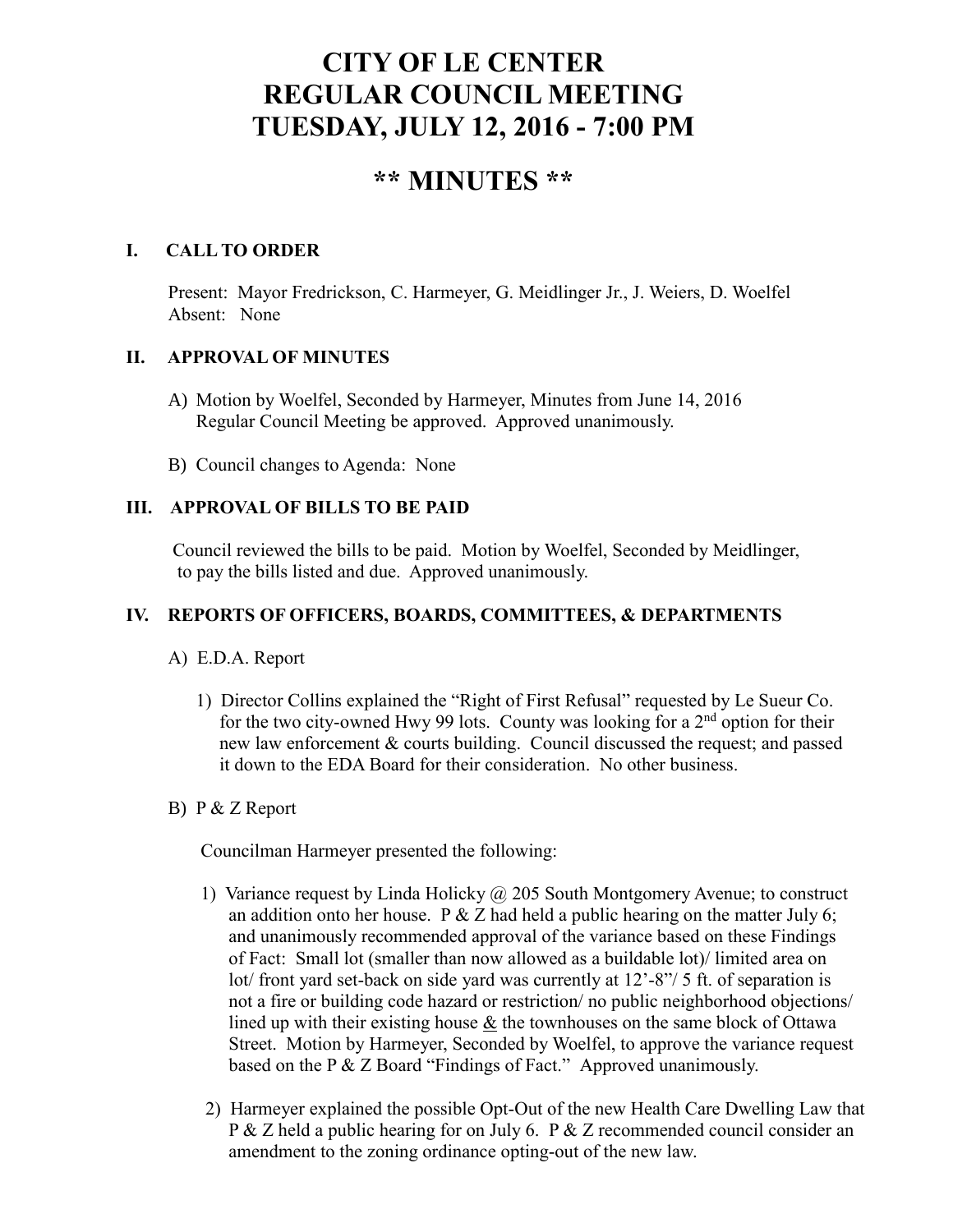Attorney Moran suggested the council hold a public hearing, also, to consider the Opt-out of this new law. Motion by Meidlinger, Seconded by Harmeyer, to set the public hearing for Wednesday, August 10  $\omega$  6:30 pm. Approved unanimously.

C) Municipal Liquor Store

Manager Brad Collins gave the June report: Sales were \$73,164: up \$1,900 from May, and up  $$2,800$  from June 2015. June GP margin  $= 35.5\%$ . YTD Sales up  $$9,200$  and YTD Expenses up by \$15,000. Collins reported: graduations were finished/ many birthdays held at the store/ St. Mary's festival was good. Coming: Christmas in July & July 30 bus trip to Canterbury Park race track.

D) Police Department

Police Chief Pfarr reported on the police activities for month of June: 143 calls @ 2,535 miles patrolled/ total calls up 14%, total miles down 4% for 2016. Pfarr also reported: one new squad car vehicle problem/ referenced the ½ year police call totals/ applied for POST Board training reimbursement of \$6,773/ some discussion on the rules of POST Board training and reimbursement.

E) Water, Sewer, Streets, Parks Departments

 Public Works Supt. Curt Roemhildt reported: still cutting some limbs and picking up from the storm last month: 200+ piles picked up.

- Water- water tower is washed and cleaned/ paint looks good/ cost was only \$3,800.
- Streets- plan to mill & overlay on No. Waterville Ave. (1 block) and Tyrone St. over to Lexington Ave. (4 blocks) when the street project black-toppers come to town.
- Refuse- handed out junk throw-away report: 6 tons more/ \$700 more cost than 2014
- F) Bolton & Menk Engineering
	- 1) Lexington Avenue Project: Engineer Hawbaker reported: project is proceeding nicely/ residents seem happy with the work/ we've been working well with the crew/ first pay request is coming/ updated on other items.
	- 2) Todd Hagen from Ehlers presented the Sale Day Report for the \$2,655,000 G.O. Improvement Bonds (2016A) for Lexington Avenue Project. The bond amount was reduced by \$55,000 of rounding money/ 2.4375% was the winning interest rate bid by Stifel & Nicolaus of Birmingham, AL/ three total bidders/ nice rate.
		- a) Motion by Meidlinger, Seconded by Harmeyer, to adopt **Resolution #2016E,** thereby Approving the Issuance & the Sale of \$2,655,000 G.O. Improvement Bonds, Series 2016A. Approved unanimously.
		- b) Mr. Hagen and Administrator Collins reported that Standard & Poor had raised the city credit rating to: A outlook Positive; as part of this bonding issue.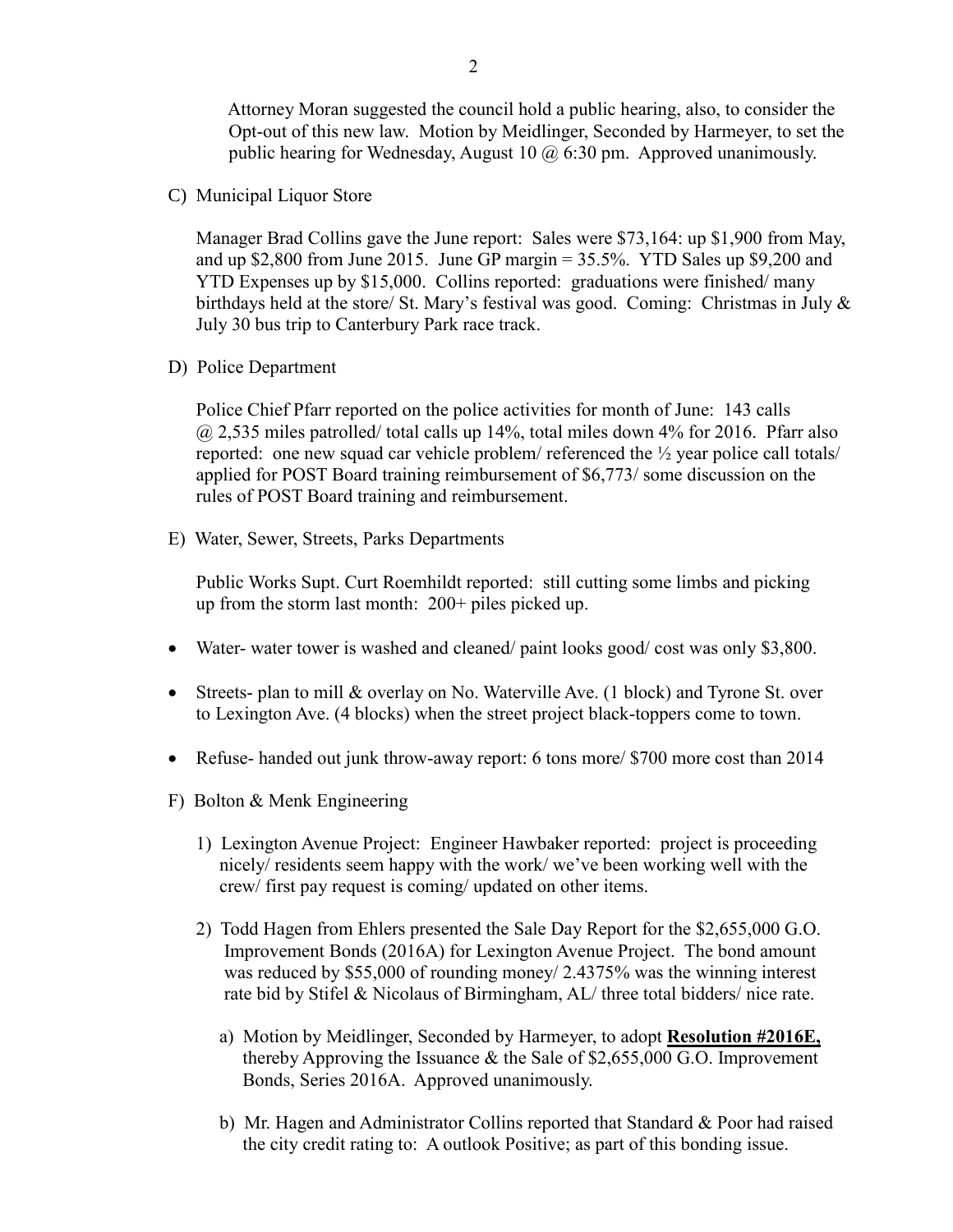G) County Fair/ Nancy Stauff

 Chad Washa, Fair Board President inquired: what can we do about the problems with the semi parking lot area? Most of the vehicles are left there long-term, are construction trailers, campers, are not licensed, etc. The original agreement between the city and the fair association (July 23, 1991) was mostly for short-term overnight parking of semi's and trailers. After some discussion; council decided the city has no authority over the private property to give tickets/ gave blessing to fair association to put up some signage limiting what may be parked there, for how long parked, etc.

H) Pool/ Mgr. Dorothy Dinwiddie

 Ms. Dinwiddie reported: June receipts were 26,673.50; up \$500+ from 2015. Sportsmen's Club donated \$500 to the pool/ Cleveland lessons were billed out, but not yet paid. Session #1 lessons were down by 50 kids/ Montgomery & Cleveland bussed over Community Ed groups/ two accidents so far, slip off the low board and slip off the high board steps/ was no Relay For Life swim this year/ Passed the county inspection for facility and water quality with great comments by the inspector/ some paint is starting to peel off/ No cut feet so far/ stereo problems/ need some sort of incentive to get the kids to commit to showing up all season long/ teen nights starting.

#### **V. PUBLIC FORUM**

Jim Connolly, candidate for District 20A State Representative; spoke to council & crowd.

There were no petitions, requests, comments, or communications from the general public.

#### **VI. OLD BUSINESS**

A) Alano Club property: Engineer Hawbaker reported: using maps & legal descriptions & finding property corner stakes; it looks like the city would be deeding over approx. six feet of property to Alano. Council instructed staff to offer it to Alano to see if they want it.

#### **VII. NEW BUSINESS**

- A) Motion by Harmeyer, Seconded by Meidlinger, to approve by Resolution the list of election judges for the 2016 Primary Election on August 9. Approved unanimously.
- B) Motion by Meidlinger, Seconded by Harmeyer, to approve the 2016 County Highway Agreement for \$14,863.44 (\$1,636.41 less than 2015). Approved unanimously.
- C) Council discussed the tax-forfeited property located at 42 North Waterville Avenue for either public auction, purchase by the city for back-taxes cost of \$24,000; or conveyance to the city for public use. Council generally agreed: table the issue for more information.

#### **VIII. ADMINISTRATION & MISC.**

 A) Administrator Collins reported the skating rink warming house was in need of some major repairs; possibly up to \$10,000. The roof is bad, and the eaves are rotting under neath. Councilman Woelfel volunteered to inspect the house and advise the council.